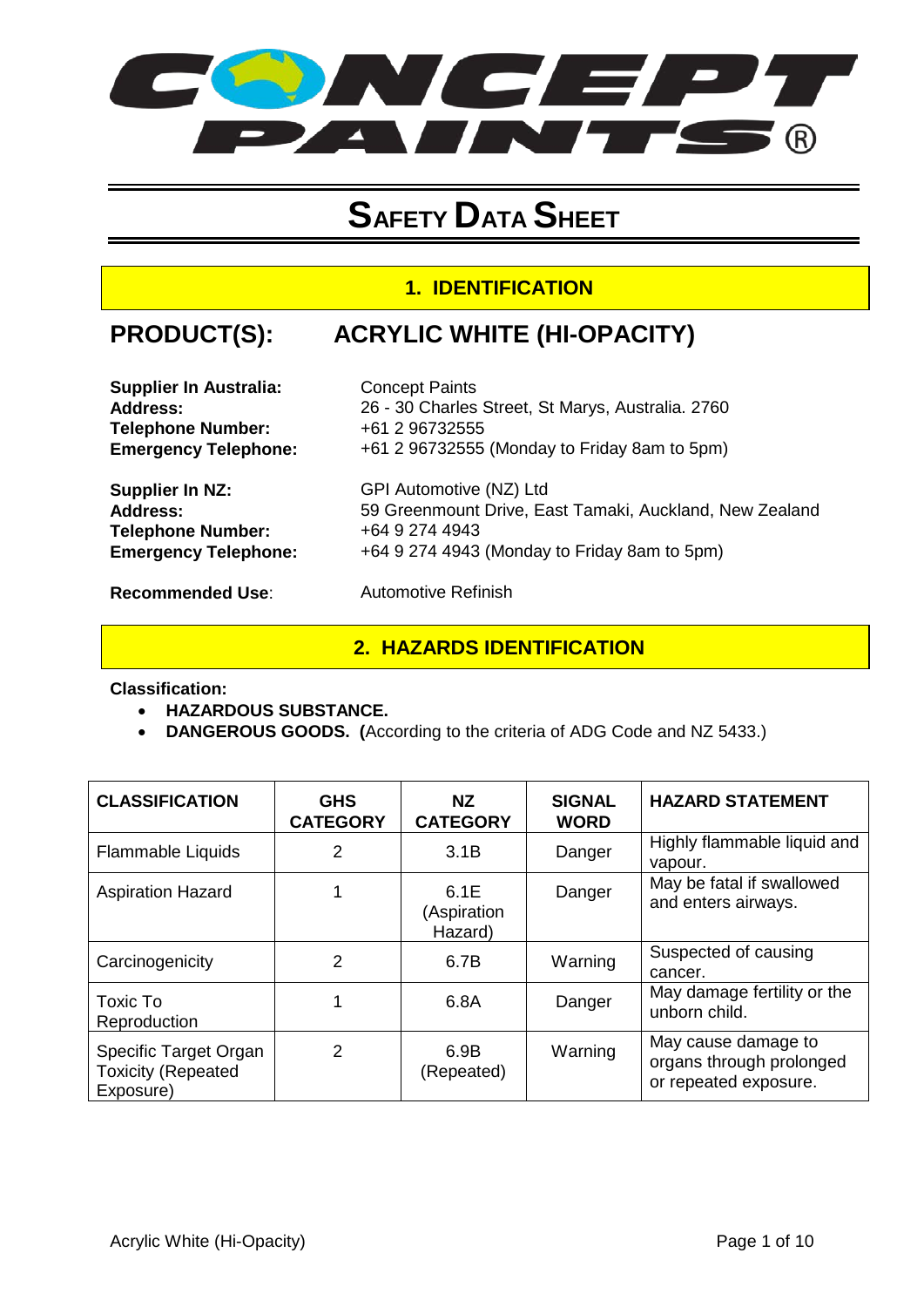#### **Hazard Symbols:**



#### **Precautionary Statements:**

- Obtain special instructions for use.
- Do not handle until all safety precautions have been read and understood.
- Keep away from heat/sparks/open flames/ hot surfaces. No smoking.
- Keep container tightly closed.
- Ground/bond container and receiving equipment.
- Use explosion-proof electrical/ventilation/lighting/equipment.
- Use only non-sparking tools.
- Take precautionary measures against static discharge.
- Do not breathe dust/fume/gas/mist/vapours/spray.
- Wear protective gloves/protective clothing/eye protection/face protection.
- IF SWALLOWED: Immediately call a POISON CENTER or doctor/physician.
- IF ON SKIN (or hair): Remove /take off immediately all contaminated clothing. Wash skin with plenty of soap and water.
- IF exposed or concerned: Get medical advice/attention.
- Get medical advice/attention if you feel unwell.
- DO NOT induce vomiting.
- In case of fire: Use Foam, Carbon Dioxide or Dry Chemical Powder for extinction.
- Store in a well-ventilated place. Keep cool.
- Store locked up.
- Dispose of contents/container in accordance with the relevant government legislation. Normally suitable for incineration by an approved agent.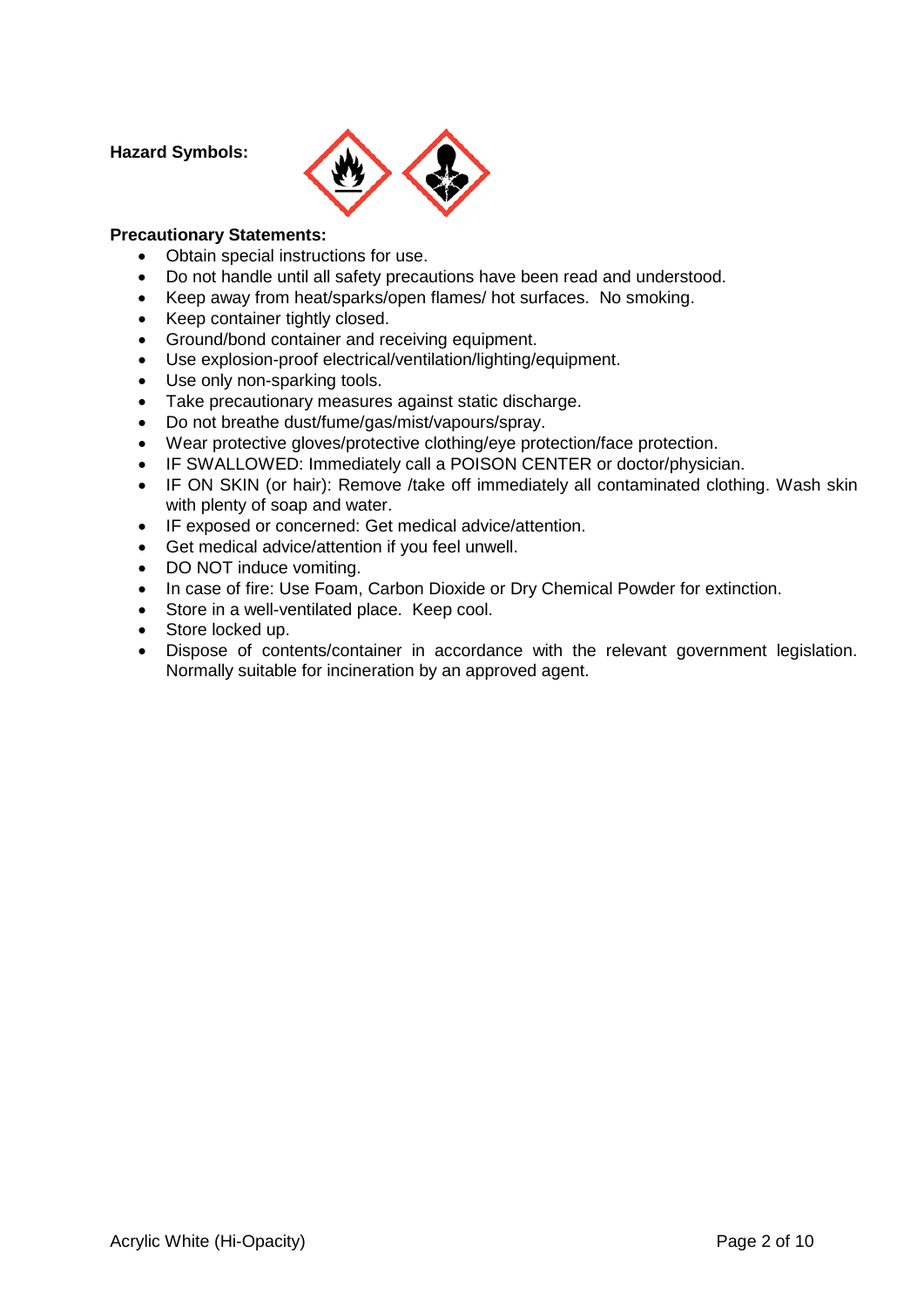## **3. COMPOSITION/INFORMATION ON INGREDIENTS**

| <b>Chemical Entity / Hazardous Component</b> | <b>CAS Numbers</b> | Proportion by wt. |
|----------------------------------------------|--------------------|-------------------|
| <b>Titanium Dioxide</b>                      | 13463-67-7         | $10 - 30%$        |
| Toluene                                      | 108-88-3           | $10 - 20%$        |
| N-Butyl Acetate                              | 123-86-4           | < 10%             |
| Methoxy Propyl Acetate                       | 108-65-6           | < 10%             |
| Acetone                                      | 67-64-1            | < 10%             |
| Iso-Butanol                                  | 78-83-1            | < 10%             |
| <b>Benzyl Butyl Phthalate</b>                | 85-68-7            | < 10%             |
| Xylene                                       | 1330-20-7          | < 10%             |
| Solvent Naphtha (petroleum), light arom.     | 64742-95-6         | < 10%             |

This product(s) also contains 10 – 30% of other ingredients which are considered non-hazardous in accordance with ASCC/NOHSC and NZ HSNO criteria.

## **4. FIRST AID MEASURES**

#### **Route of Exposure First Aid Measures**

- **Ingestion:** Give a glass of water. Do NOT induce vomiting. Place patients head downwards if vomiting occurs. Prevent it entering lungs, as aspiration of material into the lungs can cause chemical pneumonitis which can be fatal. Immediately call a POISON CENTER or doctor/physician.
- **Eye:** Immediately irrigate with large quantities of water for at least 15 minutes. Remove contact lenses, if present and easy to do so. Continue rinsing. If eye irritation persists: Get medical advice/attention.
- **Skin:** Wash exposed area thoroughly with soap and water. Remove variable water was contaminated clothing. If skin irritation occurs: Get medical If skin irritation occurs: Get medical advice/attention.
- **Inhaled:** Give fresh air, careful not to become a casualty yourself. Remove and loosen clothing. If breathing is normal make patient comfortable and keep warm till recovered. If breathing is difficult ensure the airways are clear and have a qualified person give oxygen from a face mask. If breathing has stopped commence (EAR) and if cardiac arrest has occurred, commence (CPR) and get medical advice/attention urgently.
- **Advice To Doctor:** Treat Symptomatically.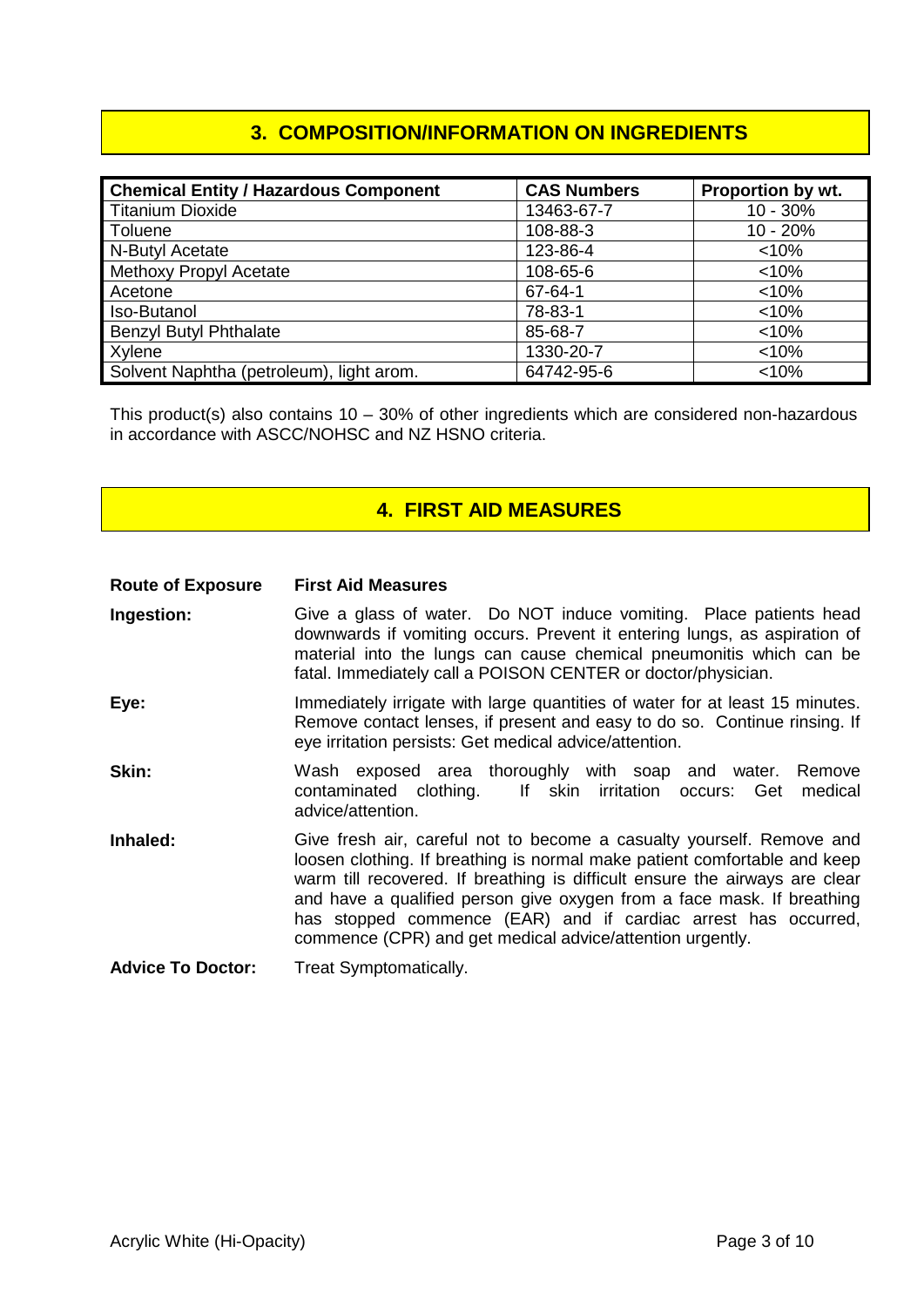## **5. FIRE FIGHTING MEASURES**

**Suitable Extinguishing Media:** Foam, Carbon Dioxide or Dry Chemical Powder.

**Hazards from Combustion Products:** If involved in a fire, toxic materials such as carbon monoxide, carbon dioxide, nitrogen oxide, isocyanate vapour, traces of hydrogen cyanide, hydrogen chloride gas, hydrogen fluoride gas, various chlorine and/or fluorine compounds as well as hydrocarbons may form.

**Precautions for Firefighters:** Heating can cause rupture of containers with explosive force. If safe do so, remove all sources of ignition and any containers from the path of the fire. Keep cool with water spray.

Firefighters should wear self contained breathing apparatus with a full face and operated in the positive pressure mode.

**Hazchem Code:** 3[Y]E

#### **6. ACCIDENTAL RELEASE MEASURES**

**Personal Precautions:** In case of an accidental release or spill, evacuate the danger area. Wear the correct Personal Protective Equipment (See section 8 of SDS). Do not breathe vapours. Extinguish all ignition sources and shut off the source of the spill. Ventilate the area.

**Environmental Precautions:** Avoid release to the environment by bunding or covering drains.

**Containment:** Contain and absorb the spill with absorbent material such as sand, soil or vermiculite. Transfer the material into drums, using non-sparking tools. Seal and label the drums. Contact the appropriate waste management authority for disposal.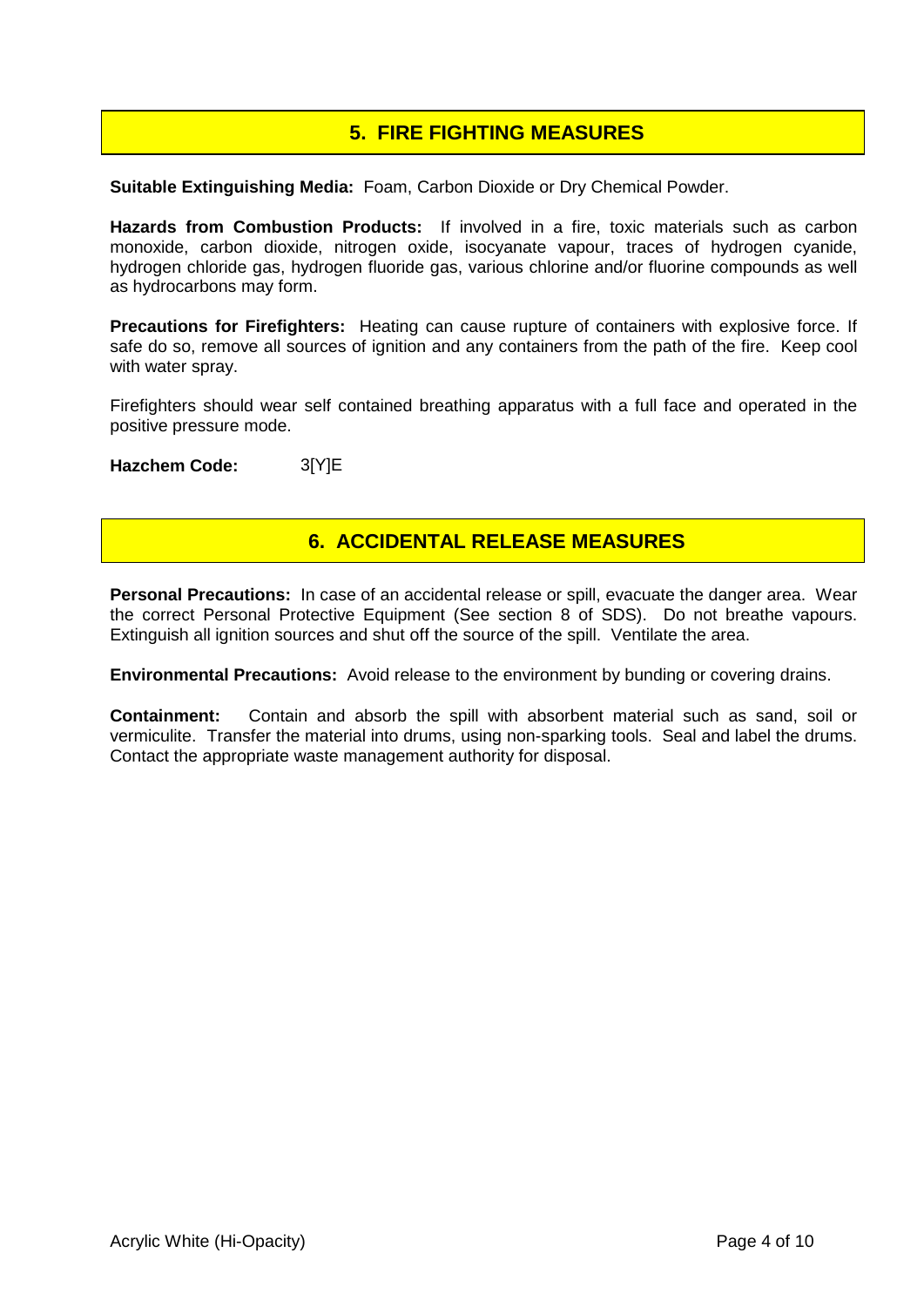## **7. HANDLING AND STORAGE**

**Precautions For Safe Handling:** Wear the correct Personal Protective Equipment (See Section 8 of the SDS) when using this product. Ground the container and receiving equipment whilst using. Only use non-sparking tools and take precautionary measures against static discharge.

Only use in a well-ventilated area or preferably apply the product in a spray paint booth with an adequate exhaust system and explosion-proof electrical, ventilation, and lighting equipment.

Never eat, drink or smoke whilst handling this product. Always wash hands thoroughly after using this product and before smoking, eating, drinking or using the toilet.

**Conditions For Safe Storage:** Keep containers away from heat/sparks/open flames/ hot surfaces. Store containers in a well-ventilated area and away sources of ignition, oxidising agents and/or foodstuffs. Store containers in a cool place and out of direct sunlight. Keep containers tightly closed when not in use and check regularly for leaks.

#### **8. EXPOSURE CONTROLS / PERSONAL PROTECTION**

| <b>Exposure Limits:</b>                  | TLV $-TWA$ (mg/m <sup>3</sup> ) |
|------------------------------------------|---------------------------------|
| <b>Titanium Dioxide</b>                  | Not Available                   |
| Toluene                                  | 191                             |
| N-Butyl Acetate                          | 713                             |
| Methoxy Propyl Acetate                   | 274                             |
| Acetone                                  | 1185                            |
| <b>Iso-Butanol</b>                       | 152                             |
| <b>Benzyl Butyl Phthalate</b>            | Not Available                   |
| Xylene                                   | 350                             |
| Solvent Naphtha (petroleum), light arom. | Not Available                   |

**Engineering Controls:** Ensure sufficient ventilation to maintain concentration below exposure standard. Only use in a well ventilated area or preferably apply the product in a spray paint booth with an adequate exhaust system. Keep containers sealed when not in use. Earth any mixing vessels when using this product.

**Personal Protection:** Skin contact should be avoided by wearing impervious work clothing, boots and Neoprene or PVC gloves. Eyes should be protected by chemical goggles or safety glasses fitted with side shields (Refer to AS/NZS 1337). If an inhalation risk exists, an organic vapour respirator or a self-contained breathing apparatus, with a full face and operated in the positive pressure mode, should be used. Ensure cartridges are correct for the potential air contamination (Refer to AS/NZS 1715 and 1716).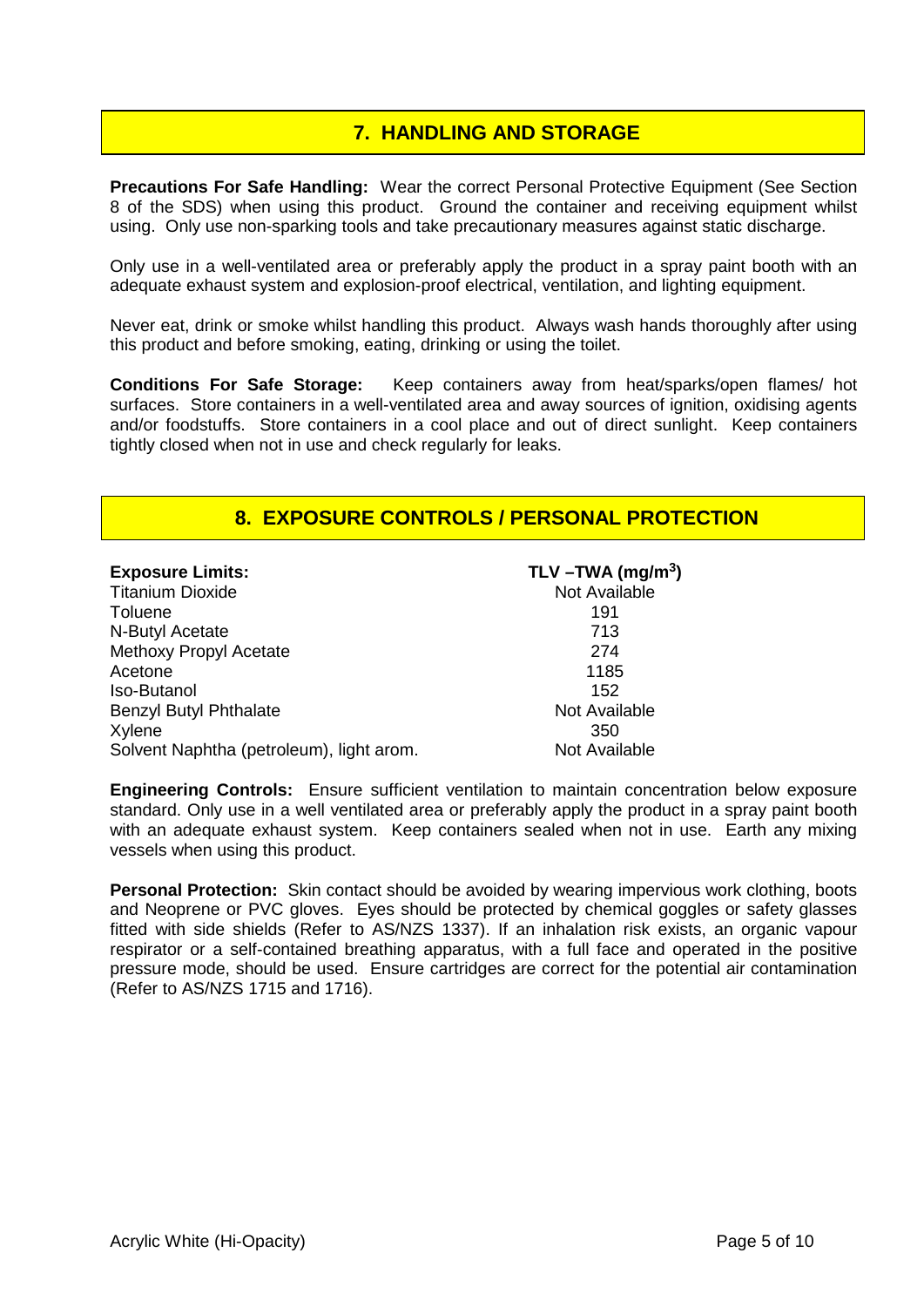## **9. PHYSICAL AND CHEMICAL PROPERTIES**

| Appearance:                             | White coloured viscous liquid.      |
|-----------------------------------------|-------------------------------------|
| Odour:                                  | Strong solvent odour.               |
| <b>Odour Threshold:</b>                 | Not Available                       |
| pH:                                     | Not Applicable.                     |
| <b>Melting Point/Freezing Point:</b>    | Not Applicable                      |
| <b>Boiling Point Range:</b>             | $56 - 145$ <sup>O</sup> C           |
| Flash Point:                            | -18 <sup>o</sup> C (Open Cup)       |
| <b>Evaporation Rate:</b>                | $0.40 - 6.30$ (Butyl Acetate = 1)   |
| Flammability:                           | Highly flammable liquid and vapour. |
| <b>Flammability Limits:</b>             | 1 (LEL) to 12.8% (UEL) by volume    |
| Vapour Pressure:                        | 24.7 kPa @ 20 <sup>o</sup> C        |
| Vapour Density:                         | Not Available                       |
| <b>Relative Density:</b>                | $1.10 - 1.20$                       |
| Solubility In Water:                    | Not Available                       |
| Partition Coefficient: n-octanol/water: | Not Available                       |
| Auto-ignition Temperature:              | 354 <sup>o</sup> C                  |
| <b>Decomposition Temperature:</b>       | Not Available                       |
| Viscosity:                              | $< 8,000$ cps                       |

#### **10. STABILITY AND REACTIVITY**

**Chemical Stability:** Stable under ordinary conditions of use and storage.

**Conditions to Avoid:** Avoid all ignition sources.

**Incompatible Materials:** None

**Hazardous Decomposition Products:** If involved in a fire, toxic materials such as carbon monoxide, carbon dioxide, nitrogen oxide, isocyanate vapour, traces of hydrogen cyanide, hydrogen chloride gas, hydrogen fluoride gas and various chlorine and fluorine compounds and hydrocarbons may form.

**Hazardous Reactions:** Not Applicable.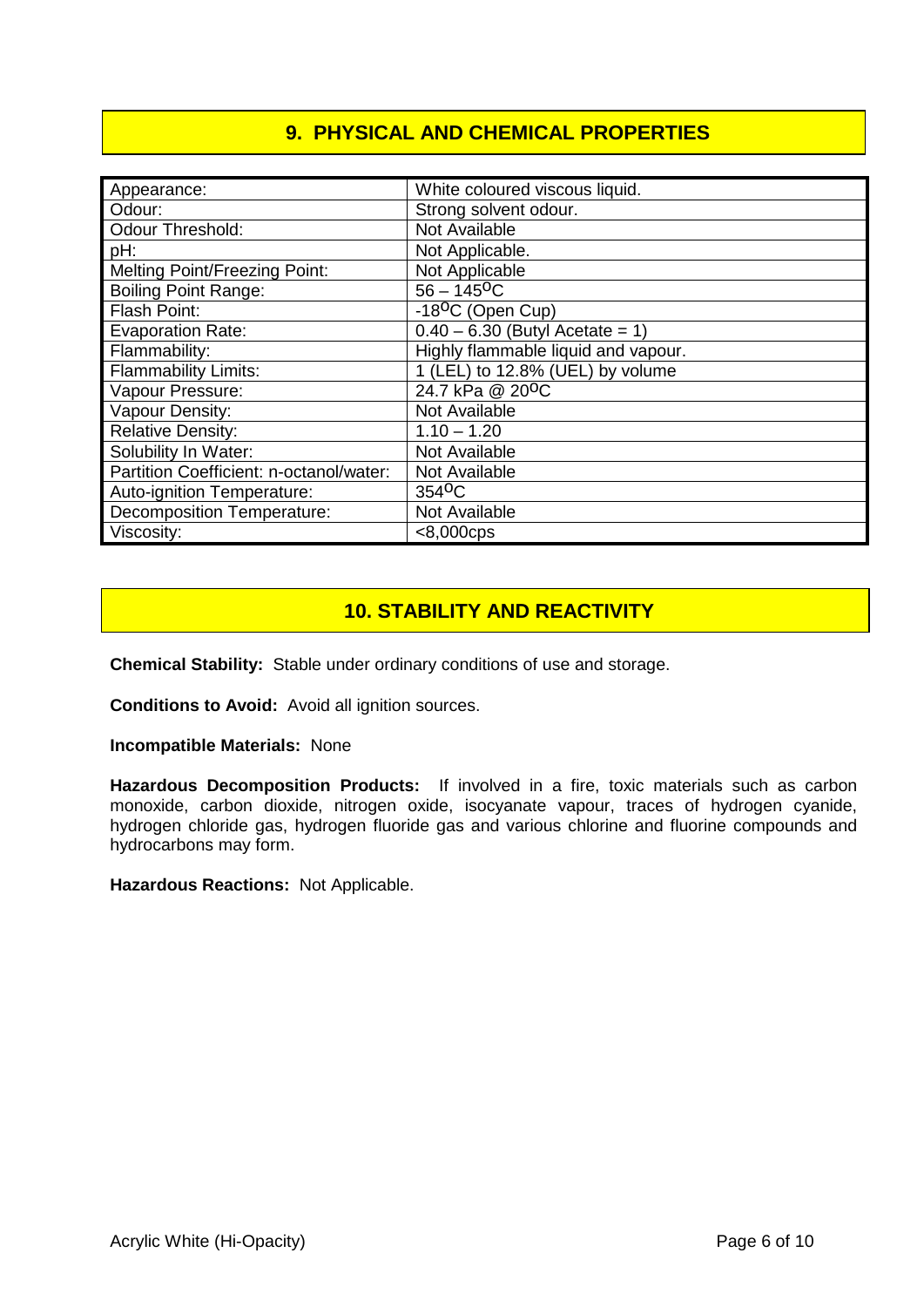## **11. TOXICOLOGICAL INFORMATION**

There is no data available on this product itself. The following information (where available) relates to the individual ingredients of the product.

#### **Acute Toxicity – Oral:**

| Ingredient<br>Not Available                        | Value (LD50)        | <b>Species</b> | <b>GHS Category</b> |
|----------------------------------------------------|---------------------|----------------|---------------------|
| <b>Health Effects:</b>                             |                     |                |                     |
| Acute:                                             |                     |                |                     |
| <b>Chronic:</b>                                    |                     |                |                     |
| <b>Acute Toxicity - Dermal:</b>                    |                     |                |                     |
| Ingredient<br>Not Available                        | Value (LD50)        | <b>Species</b> | <b>GHS Category</b> |
| <b>Health Effects:</b>                             |                     |                |                     |
| Acute:                                             |                     |                |                     |
| <b>Chronic:</b>                                    |                     |                |                     |
| <b>Acute Toxicity - Inhalation:</b>                |                     |                |                     |
| Ingredient<br><b>Not Available</b>                 | Value (LC50)        | <b>Species</b> | <b>GHS Category</b> |
| <b>Health Effects:</b>                             |                     |                |                     |
| Acute:                                             |                     |                |                     |
| <b>Chronic:</b>                                    |                     |                |                     |
| <b>Skin Corrosion/Irritation:</b><br>Not Available | <b>GHS Category</b> |                |                     |
| <b>Health Effects:</b>                             |                     |                |                     |
| Acute:                                             |                     |                |                     |
| <b>Chronic:</b>                                    |                     |                |                     |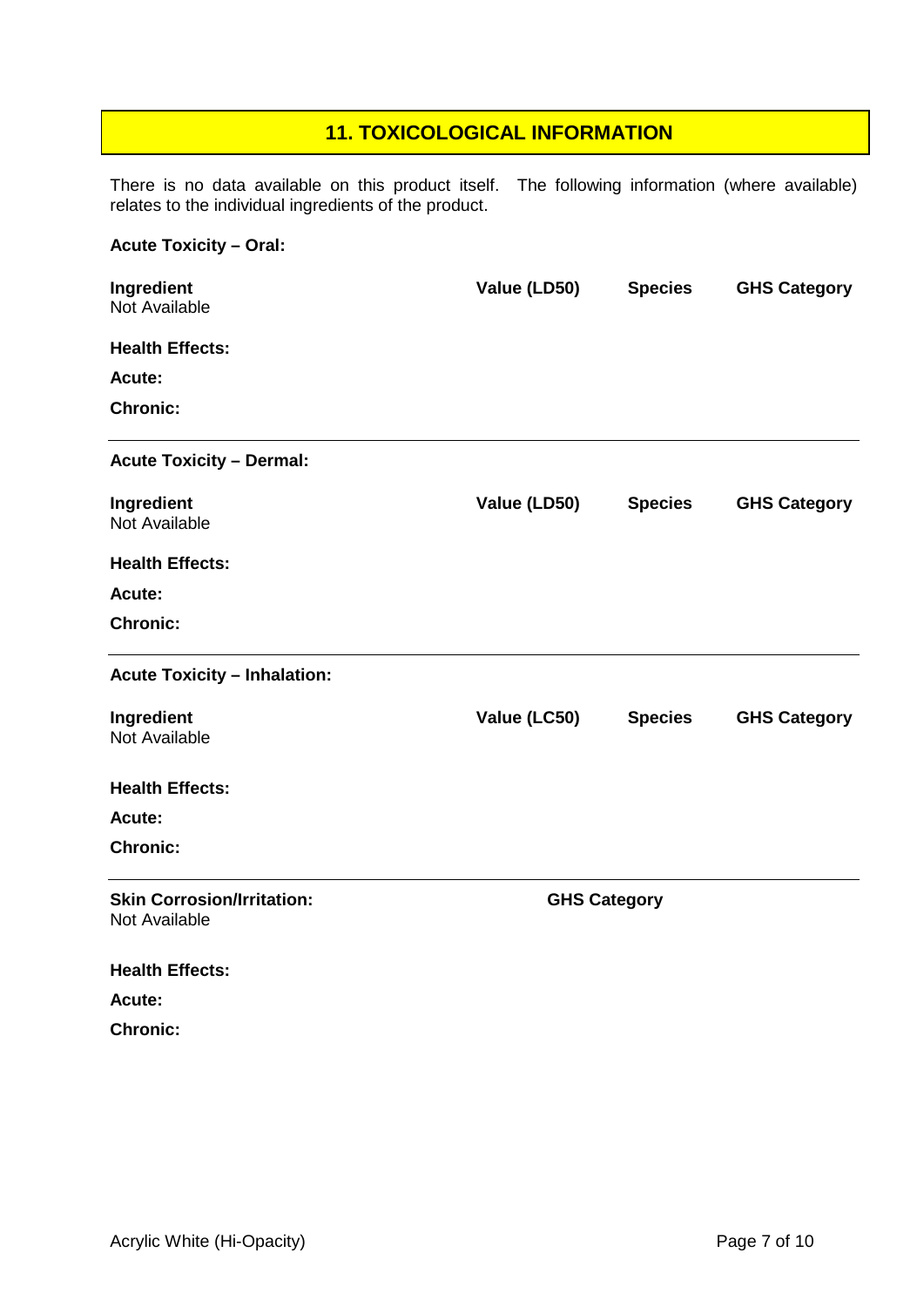| <b>Eye Damage/Irritation:</b><br>Not Available                                     | <b>GHS Category</b>      |  |  |
|------------------------------------------------------------------------------------|--------------------------|--|--|
| <b>Health Effects:</b>                                                             |                          |  |  |
| Acute:                                                                             |                          |  |  |
| <b>Chronic:</b>                                                                    |                          |  |  |
| <b>Respiratory or Skin Sensitation:</b><br>Not Available                           | <b>GHS Category</b>      |  |  |
| <b>Health Effects:</b>                                                             |                          |  |  |
| <b>Germ Cell Mutagenicity:</b><br>Not Available                                    | <b>GHS Category</b>      |  |  |
| <b>Health Effects:</b>                                                             |                          |  |  |
| <b>Carcinogenicity:</b><br>Methyl Isobutyl Ketone                                  | <b>GHS Category</b><br>2 |  |  |
| Health Effects: Suspected of causing cancer.                                       |                          |  |  |
| <b>Toxic To Reproduction:</b><br>Benzyl Butyl Phthalate<br>Toluene                 | <b>GHS Category</b><br>1 |  |  |
| Health Effects: May damage fertility or the unborn child.                          |                          |  |  |
| <b>Specific Target Organ Toxicity (Single</b><br>Exposure):<br>Not Available       | <b>GHS Category</b>      |  |  |
| <b>Health Effects:</b>                                                             |                          |  |  |
| <b>Specific Target Organ Toxicity (Repeated</b><br>Exposure):                      | <b>GHS Category</b>      |  |  |
| Toluene                                                                            | $\overline{2}$           |  |  |
| Health Effects: May cause damage to organs through prolonged or repeated exposure. |                          |  |  |
| <b>Aspiration Hazard</b><br>Toluene                                                | <b>GHS Category</b>      |  |  |
| Health Effects: May be fatal if swallowed and enters airways.                      |                          |  |  |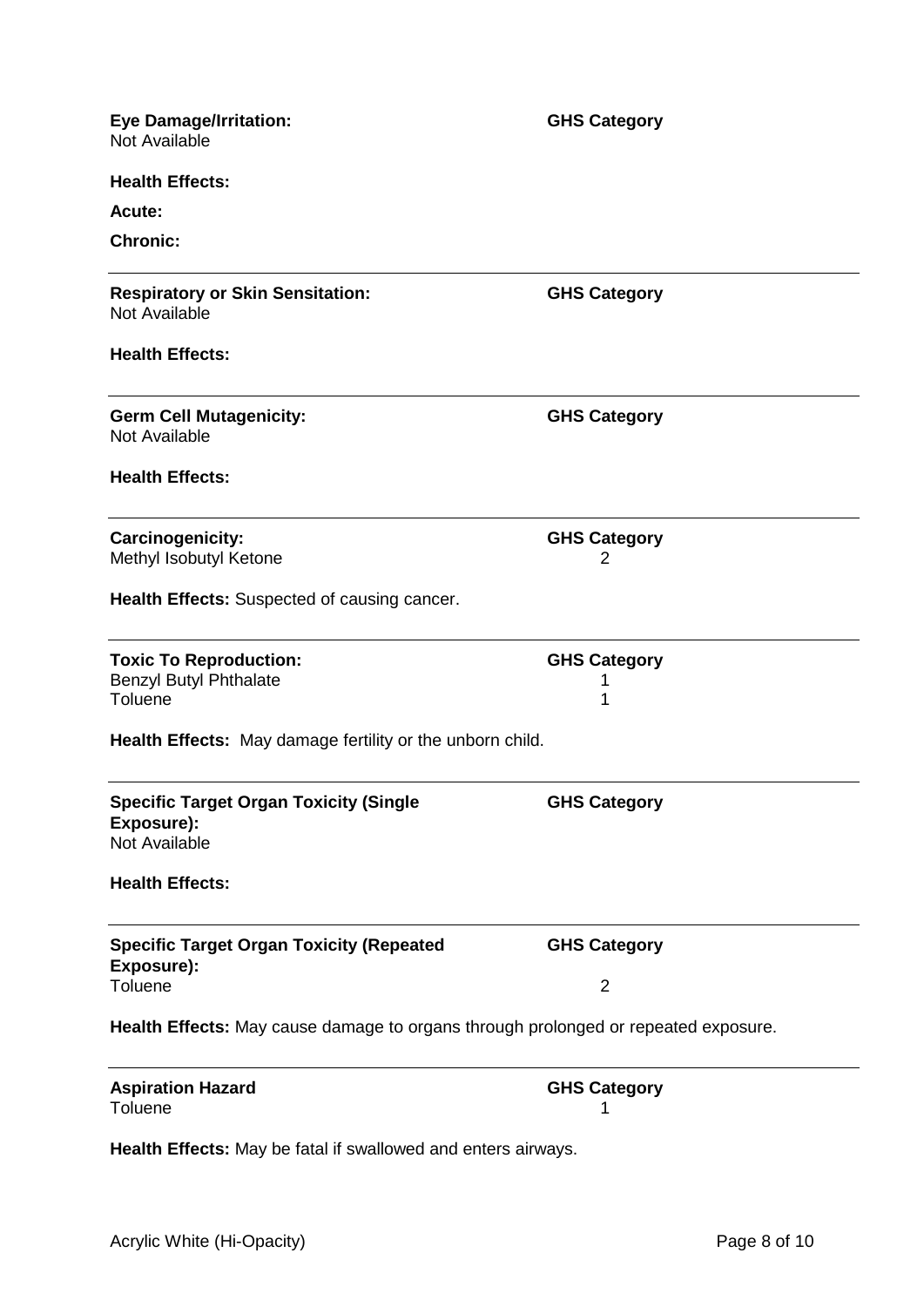#### **12. ECOLOGICAL INFORMATION**

**Environmental Precautions:** Avoid release to the environment, the product should not be allowed to enter drains, water courses or the soil.

There is no data available on this product itself. The following information (where available) relates to the individual ingredients of the product.

#### **Hazardous To The Aquatic Environment – Acute Hazard:**

| Ingredient<br>Not Available                              | Value (LC50) | <b>Species</b> | <b>GHS Category</b> |
|----------------------------------------------------------|--------------|----------------|---------------------|
| Effects:                                                 |              |                |                     |
| Hazardous To The Aquatic Environment - Long Term Hazard: |              |                |                     |
| Ingredient<br>Not Available                              | Value (LC50) | <b>Species</b> | <b>GHS Category</b> |
| <b>Effects:</b>                                          |              |                |                     |
| <b>Exotoxic To Terrestrial Vertebrates:</b>              |              |                |                     |
| Ingredient<br>Not Available                              | Value (LD50) | <b>Species</b> | <b>NZ Category</b>  |
| Effects:                                                 |              |                |                     |

**Persistence and Degradability:** No information available.

**Bioaccumulative Potential:** No information available.

**Mobility in Soil:** No information available.